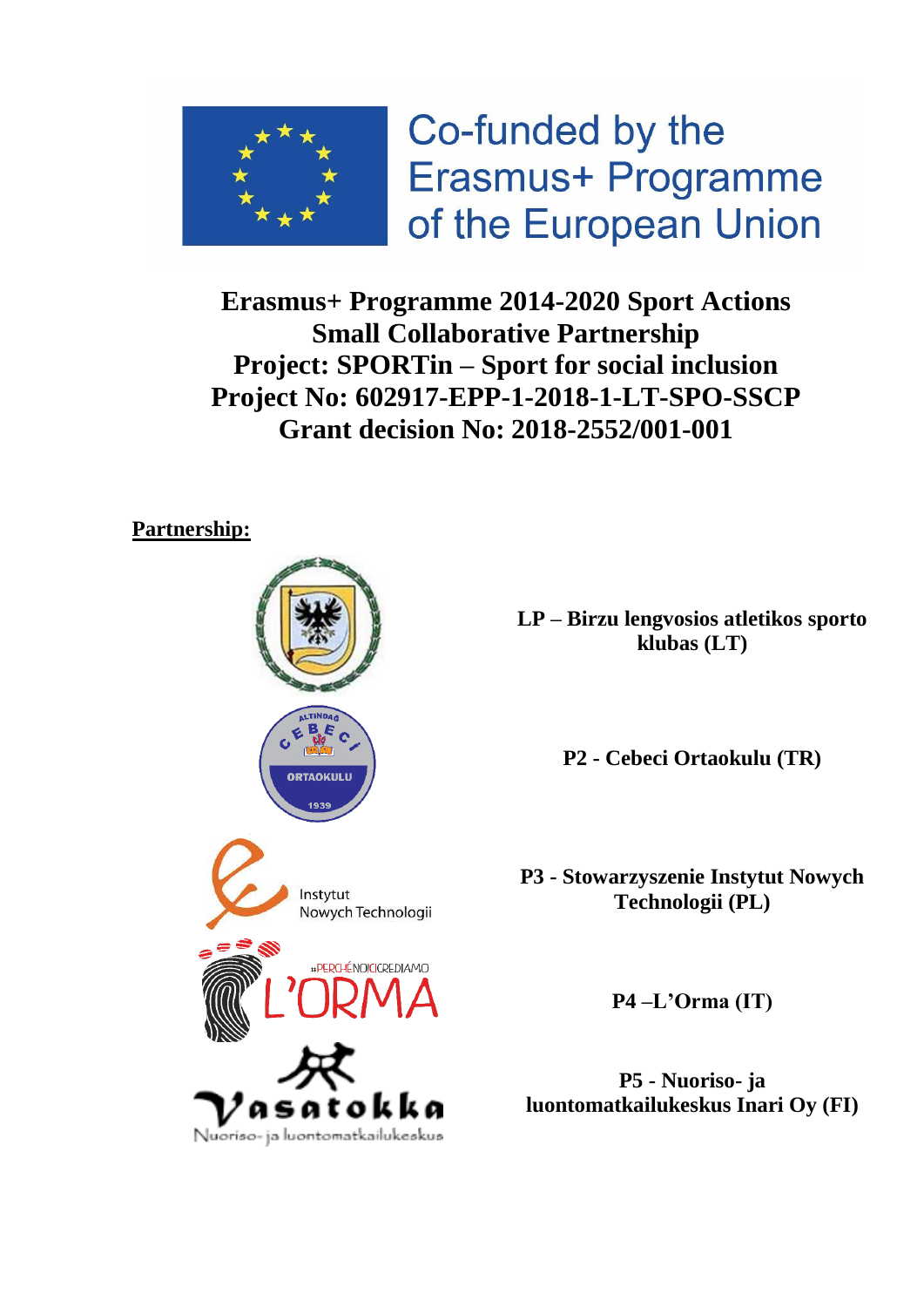#### **Project addresses to:**

1. The EU Physical Activity Guidelines, precisely guideline No. 10.

2. Lisbon treaty, where EU recognizes social aspects and societal role of sport which covers issues that directly effects citizens and precisely article No. 165.

3. White Paper on sport and the Pierre de Coubertin action plan (2007), part A.5. Social inclusion in and through sport

4. Communication from the Commission to the European Parliament, the Council, the European Economic and Social Committee and the Committee of the Regions: Developing the European Dimension in Sport, stating that Sport contributes to social cohesion by breaking down social barriers. Sport can also be a tool to promote social inclusion of minorities and other vulnerable or disadvantaged groups and contribute towards better understanding among communities, paragraph 2.5. Social inclusion in and through sport.

The **overall objective** of the project is to encourage social inclusion and equal opportunities in sport through development of international network of organization active in the field of sport and activities related to the social inclusion through sports.

### **Target groups:**

-Coaches, trainers, instructors, managers and staff workers of organizations that carry out different types of sport and physical activities for young people. They will have opportunity to increase their skill and abilities in management, coaching and leadership of specific social groups (youth, youth at the risk of social exclusion, people with disabilities).

-young people (age 12-19), who will participate in varios sport and physical activities planned during the project

**Indirect target groups:** local population and other organizations that could use the results of the project, those who will particiapte in dissemination events.

## **The objective will be reached through:**

1. Creation of International network of organizations active in sport and activities related to the social inclusion through sport.

2. Creation of local Interinstitutional network of organizations operating in the sphere of sport, youth and social care.

3. Development of the Digital Tool (thereinafter – DT) - innovative and attractive tool accessible on social networks and promoting sport and social inclusion thought and in sport.

4. Training courses organized to improve the skills of teachers, coaches, trainers and other staff working with young people to works with young people at social risk. Exchange of good practices, promotion of an innovative approach (non-formal methods) in the sport sector.

5. Active involvement of young people at social risk and risk of social exclusion into sport activities.

#### **The project will produce the following outputs:**

- **1 International training** aimed to 10 specialists, actively involved in the work with young people in the sphere of sport and sport activities (2 per Partner).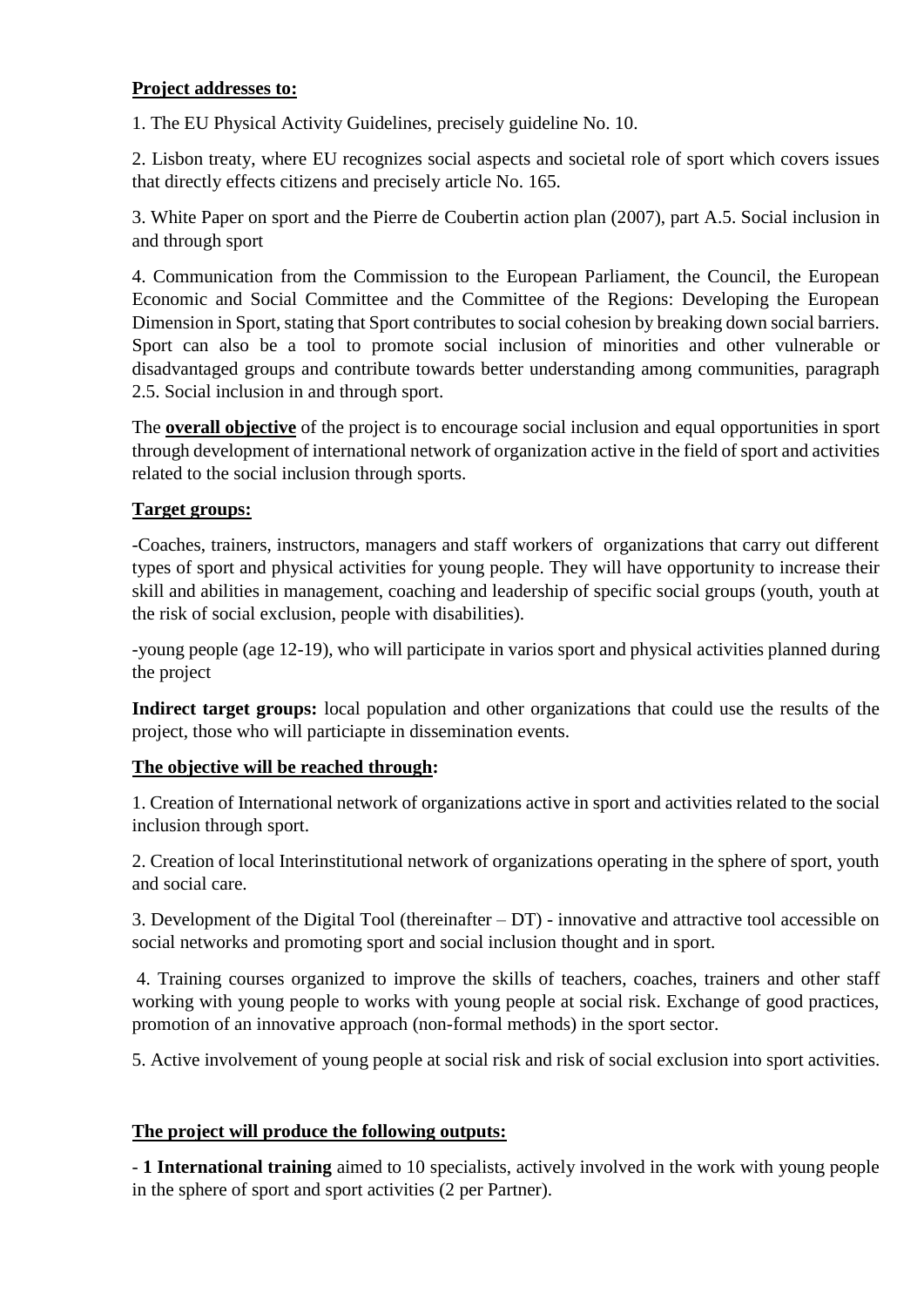- **1 Digital Tool (DT) for social inclusion** through sport which will be freely available and adoptable by other sport organizations. Tool will be available on social media and will consist of :

• comic as a form of dialogue with young people (created together with young people)

• online competition for youth (eg. best poster on the topic of the project, funniest picture, best expression, quizzes, etc.)

● interactive materials (videos from activities, interactive solve problems tasks)

● city games (e.g.to do particular sport/physical activity in certain place of the city, take picture, upload to the DT and win prizes, etc.)

- **10 Training events** carried out in 5 countries (2 training events per country and 1 event per year). During these events participants of International training will share their experience and knowledge gained during the International training.

- **10 Youth Sport Days** in 5 countries (2 days per partner, 1 per year).

- **5 videos (one per country)** that present the experience gained by each partner from the International training to the end of the project.

- **5 dissemination events** open to the public to present the Project results, DT and video created to local organizations (1 per project partner)

- **5 communication campaigns** for schools, NGO's, youth associations, local governments, to present the project, activities implemented, results produced, and to disseminate the materials (photos / video) produced during the project.

- **1 agreement on creation** of International network of organizations active in the field of sport. signed

- **5 agreements signed creating local** Interinstitutional network of organizations active in the fields of sport, youth and social care (1 agreement per country)

## **Schedule of activities:**

- 1. Kick-off meeting in Birzai (LT) on March, 2019 (responsible Applicant)
- 2. PMG meeting in Inari.(FI) on October, 2019 (responsible P5)
- 3. PMG meeting in Lodz (PL) Inari.(FI) on June, 2020 (responsible P3)
- 4. International training in Palermo (IT) on April-May, 2019 (responsible P4)
- 5. Local Training events in each participating country (responsible Applicant, P2, P3, P4, P5):
- in the period May-June, 2019
- in the period March-April, 2020
- 6. Youth Sport Days in each participating country (responsible Applicant, P2, P3, P4, P5):
- in the period July-September, 2019
- in the period April July, 2020